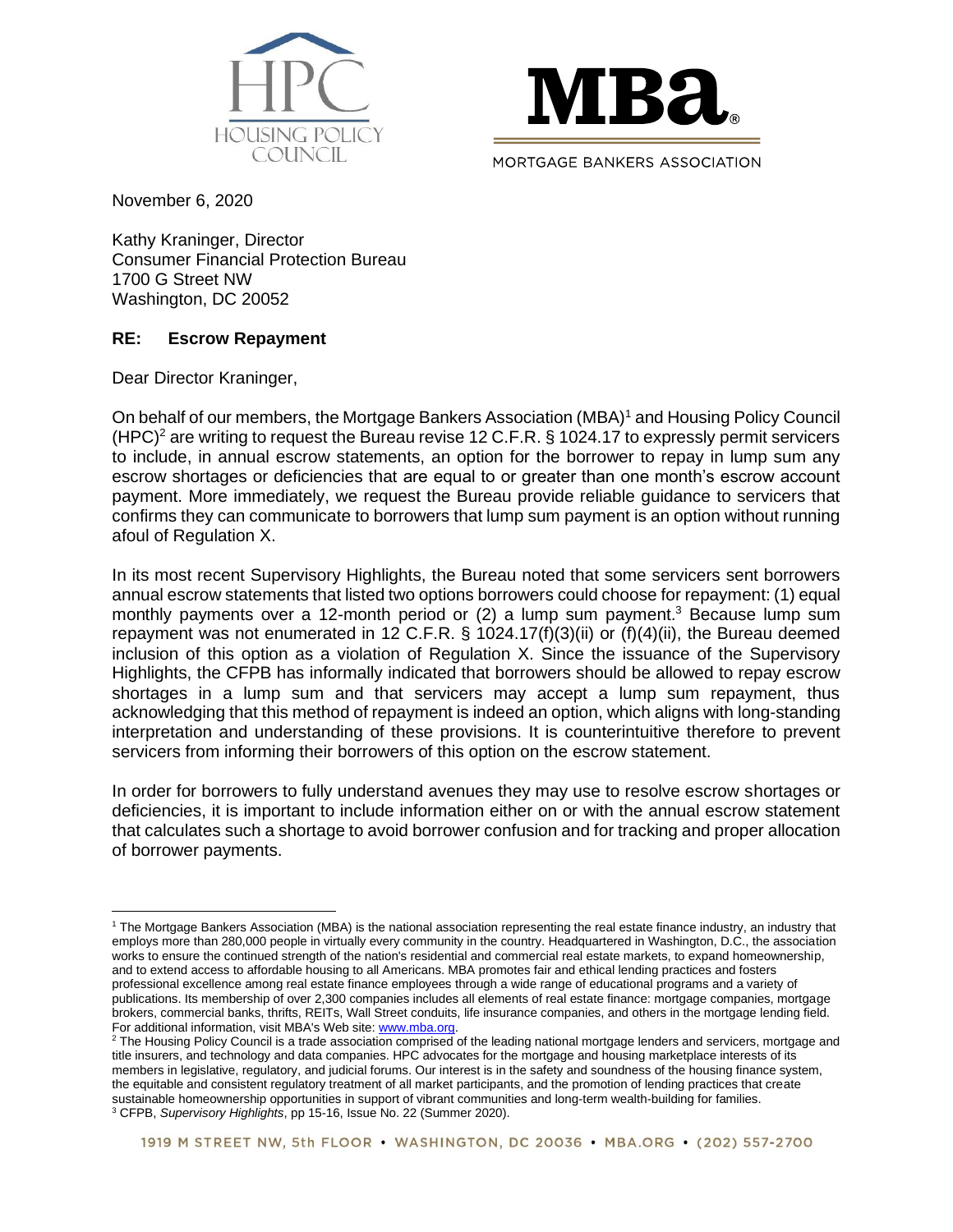Re: Escrow Repayment November 5, 2020 Page **2** of **4**

We believe that the best long-term solution is to address the underlying regulation to explicitly allow servicers to include a lump sum repayment option on the escrow account statement so borrowers understand their options and choose the option that best fits their needs. Such clarification would confirm long-standing interpretation and understanding of these provisions, prior to the Bureau's statements in the Supervisory Highlights. In addition to avoiding an increase in the monthly payment amount, there are other benefits to borrowers for repaying the amount in full, particularly in states that require payment of statutory interest on escrow. Given that many borrowers have historically preferred and utilized this method of repayment, the Bureau should not prohibit a servicer from informing its customers of all available repayment options. We therefore respectfully request the Bureau amend 12 C.F.R.  $\S$  1024.17(f)(3)(ii) and (f)(4)(ii) to permit a servicer to offer borrowers the option—at their discretion—of repayment of an escrow shortage or deficiency in lump sum on the annual escrow statement. Attached are our suggested revisions to the regulation to make this clarification and confirm long-standing understanding.

We recognize that a regulatory change will take time. Servicers are responding to the Bureau's Supervisory Highlights and need advisory guidance in the interim. We therefore respectfully request the Bureau clarify in writing that a servicer can accept a lump sum repayment from a borrower and that such communications can include written, verbal (inbound or outbound calls), online educational material, and online account pages.

## **CONCLUSION**

We appreciate the Bureau's willingness to work with the industry to ensure that borrowers understand that repayment in lump sum of any escrow shortage or deficiency greater than one month's escrow is not a requirement while providing borrowers who prefer to fully their escrow account with a onetime lump sum payment the ability to do so.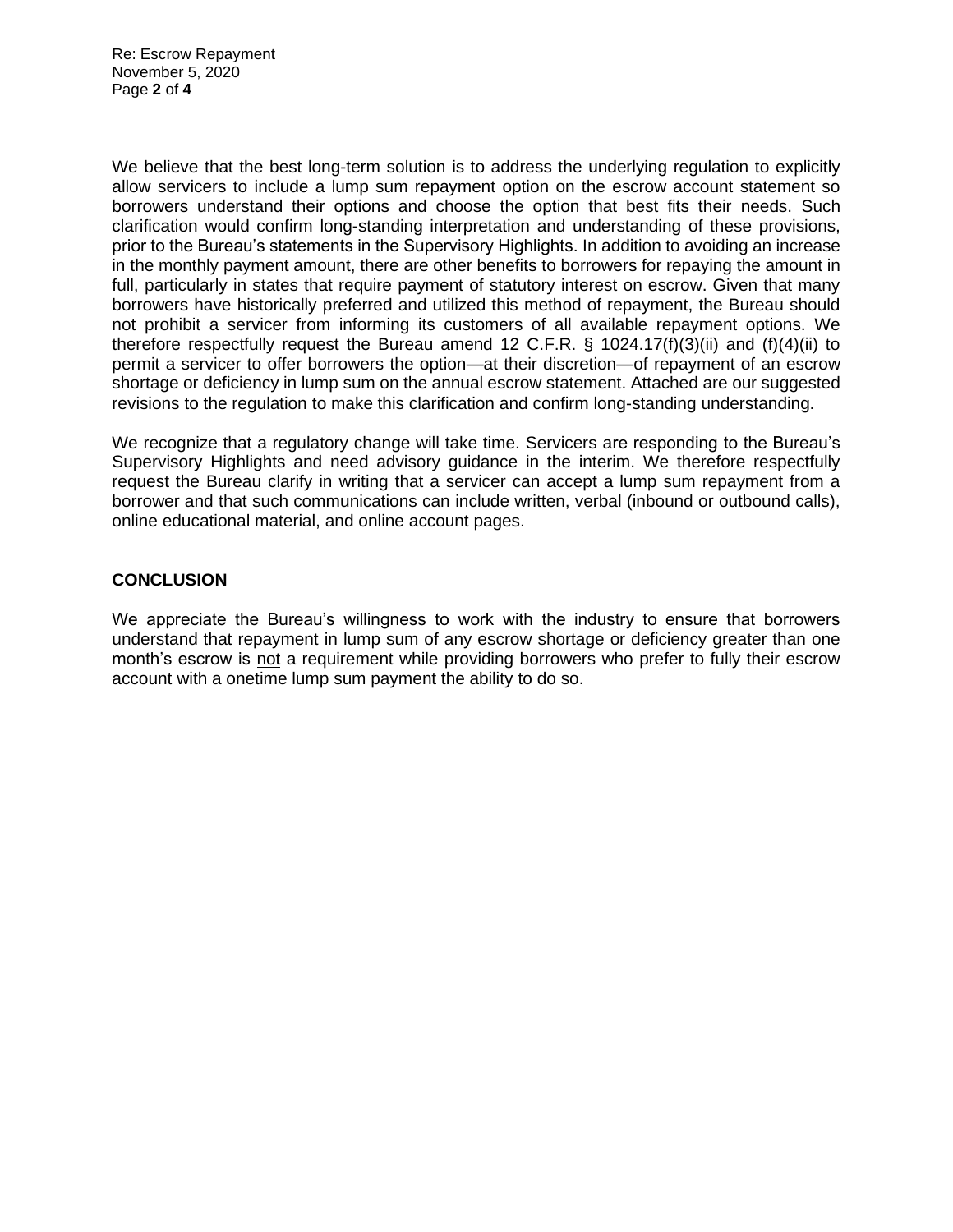Re: Escrow Repayment November 5, 2020 Page **3** of **4**

#### **Suggested Revisions to 12 CFR 1024.17** Revisions in Red

## **12 CFR 1024.17**

#### **(f) Shortages, surpluses, and deficiencies requirements** –

**…**

## **(3) Shortages.**

- **(i)** If an escrow account analysis discloses a shortage of less than one month's escrow account payment, then the servicer has three possible courses of action:
	- **(A)** The servicer may allow a shortage to exist and do nothing to change it;
	- **(B)** The servicer may require the borrower to repay the shortage amount within 30 days;

or

- **(C)** The servicer may require the borrower to repay the shortage amount in equal monthly payments over at least a 12-month period.
- **(ii)** If an escrow account analysis discloses a shortage that is greater than or equal to one month's escrow account payment, then the servicer has, at a minimum, two possible courses of action:
	- **(A)** The servicer may allow a shortage to exist and do nothing to change it; or
	- **(B)** The servicer may require the borrower to repay the shortage in equal monthly payments over at least a 12-month period.

In addition to the above courses of action, the servicer may offer, but shall not require, the borrower the option of repaying in a lump sum payment.

**(4) Deficiency.** If the escrow account analysis confirms a deficiency, then the servicer may require the borrower to pay additional monthly deposits to the account to eliminate the deficiency.

- **(i)** If the deficiency is less than one month's escrow account payment, then the servicer:
	- **(A)** May allow the deficiency to exist and do nothing to change it;
	- **(B)** May require the borrower to repay the deficiency within 30 days; or
	- **(C)** May require the borrower to repay the deficiency in 2 or more equal monthly payments.
- **(ii)** If the deficiency is greater than or equal to 1 month's escrow payment, the servicer may allow the deficiency to exist and do nothing to change it or may require the borrower to repay the deficiency in two or more equal monthly payments. In addition to the above